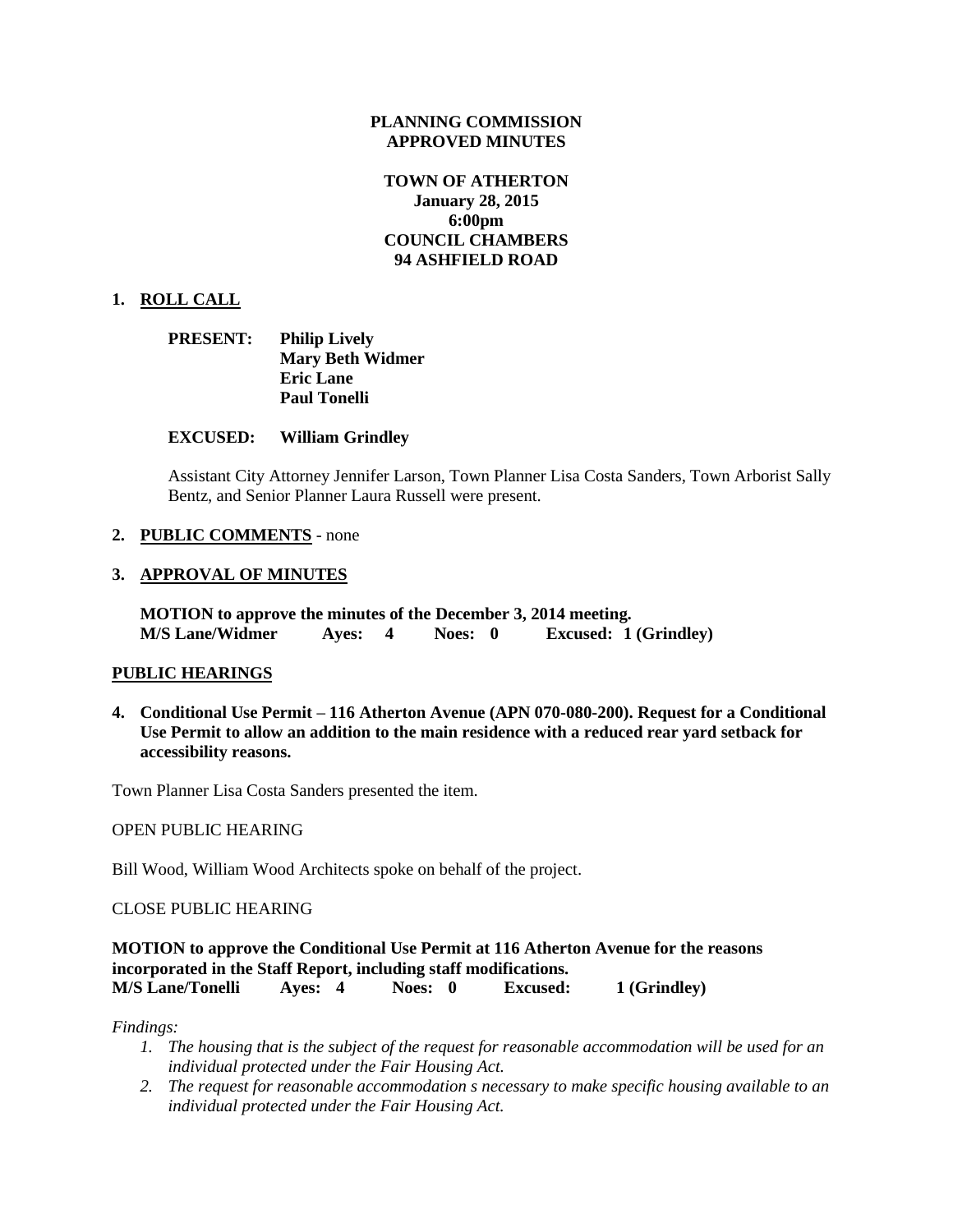*3. The requested reasonable accommodation does not impose an undue financial or administrative burden on the town and does not fundamentally alter town zoning, development standards, policies or procedures.*

Chair Lively advised of the 10-day appeal period.

**5. Special Structures Permit – 82 Elena Avenue (APN 070-212-070) Request for a Special Structure Permit to allow a basement to extend beyond the footprint of the main residence.** 

Town Planner Lisa Costa Sanders presented the item.

OPEN PUBLIC HEARING

Steve Borlik, young and Borlik, spoke on behalf of the project.

CLOSE PUBLIC HEARING

**MOTION to approve the Special Structures Permit at 82 Elena Avenue based on the findings and for the reasons enumerated in the staff report, subject to the conditions listed in the draft Special Structures Permit to allow a basement outside of the footprint of the first floor. M/S Tonelli/Widmer Ayes: 4 Noes: 0 Excused: 1 (Grindley)**

*Findings:*

- *1. The proposed building or structure will not negatively impact neighboring properties with respect to privacy and view.*
- *2. The proposed building or structure complies with other development standards, restrictions, or limitations for the proposed building or structure, such as height and landscaping screening.*
- *3. The granting of the special structures permit is consistent with the objectives of the general plan and this title.*

Chair Lively advised of the 10-day appeal period.

### **6. Special Structures Permit – 255 Atherton Avenue (APN 070-132-140). Request for Special Structure Permit to allow a basement to extend beyond the footprint of the main residence.**

Senior Planner Laura Russell presented the item.

#### OPEN PUBLIC HEARING

Jon Daseking, architect with Pacific Peninsula Group, spoke in support of the project.

Commissioner Tonelli questioned why the project required a Special Structure permit when the architect was working with a "blank slate." Mr. Daseking responded that there is no discernible outside aesthetic and that there is a big impact on the basement lighting.

Commissioner Lane asked if the porch was designed larger to accommodate a bigger basement. Mr. Daseking responded that the porch was not designed with the basement in mind.

**MOTION to approve the Special Structures Permit at 255 Atherton Avenue based on the findings and for the reasons enumerated in the staff report, subject to the conditions listed in the draft Special Structures Permit to allow a basement outside of the footprint of the first floor. M/S Lane/Widmer Ayes: 3 Noes: 1 (Tonelli) Excused: 1 (Grindley)**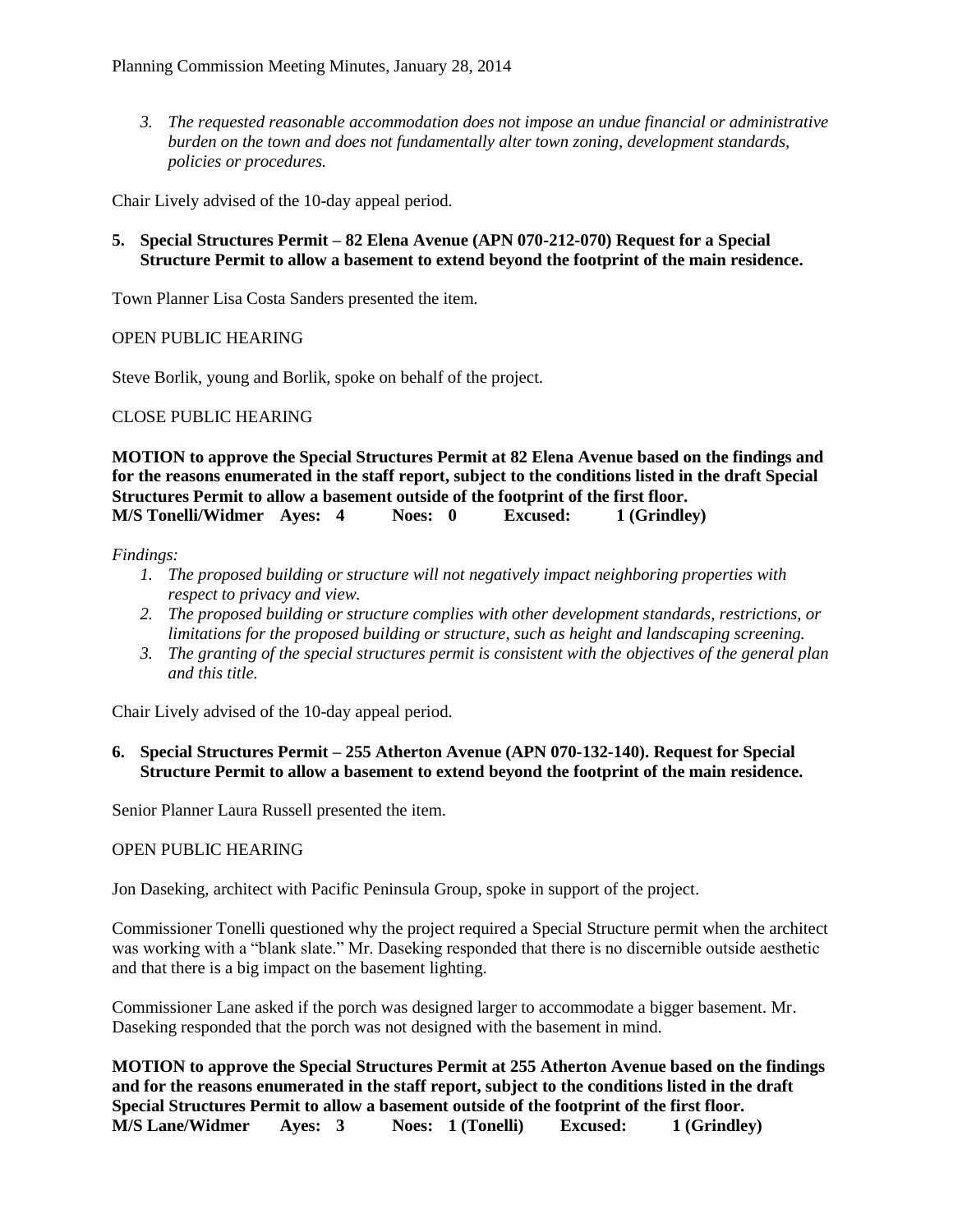*Findings:*

- *1. The proposed building or structure will not negatively impact neighboring properties with respect to privacy and view.*
- *2. The proposed building or structure complies with other development standards, restrictions, or limitations for the proposed building or structure, such as height and landscaping screening.*
- *3. The granting of the special structures permit is consistent with the objectives of the general plan and this title.*

Chair Lively advised of the 10-day appeal period.

### **7. Special Structures Permit – 97 Santiago Avenue (APN 070-343-100) Request for a Special Structure Permit to allow a basement to extend beyond the footprint of the main residence.**

Senior Planner Laura Russell presented the item.

## OPEN PUBLIC HEARING

Bob Swatt, Swatt Meier Architects spoke on behalf of the project.

## CLOSED PUBLIC HEARING

Senior Planner Laura Russell explained the squaring off of the basement due to an overhang.

Deputy Town Planner Lisa Costa Sanders explained that the basement is much smaller than the code requires.

**MOTION to approve the Special Structures Permit at 97 Santiago Avenue based on the findings and for the reason enumerated in the staff report, subject to the conditions listed in the draft Special Structures Permit to allow a basement outside of the footprint of the first floor. M/S Widmer/Lane Ayes: 3 Noes: 1 (Tonelli) Excused: 1 (Grindley)**

*Findings:*

- *1. The proposed building or structure will not negatively impact neighboring properties with respect to privacy and view.*
- *2. The proposed building or structure complies with other development standards, restrictions, or limitations for the proposed building or structure, such as height and landscaping screening.*
- *3. The granting of the special structures permit is consistent with the objectives of the general plan and this title.*

Chair Lively advised of the 10-day appeal period.

## **8. Special Structures Permit – 33 Prado Secoya (APN 070-343-210). Request for a Special Structure Permit to allow an accessory structure up to the front yard setback.**

Town Planner Lisa Costa Sanders presented the item.

OPEN PUBLIC HEARING

Gary Head of Zak Architecture spoke on behalf of the project.

CLOSE PUBLIC HEARING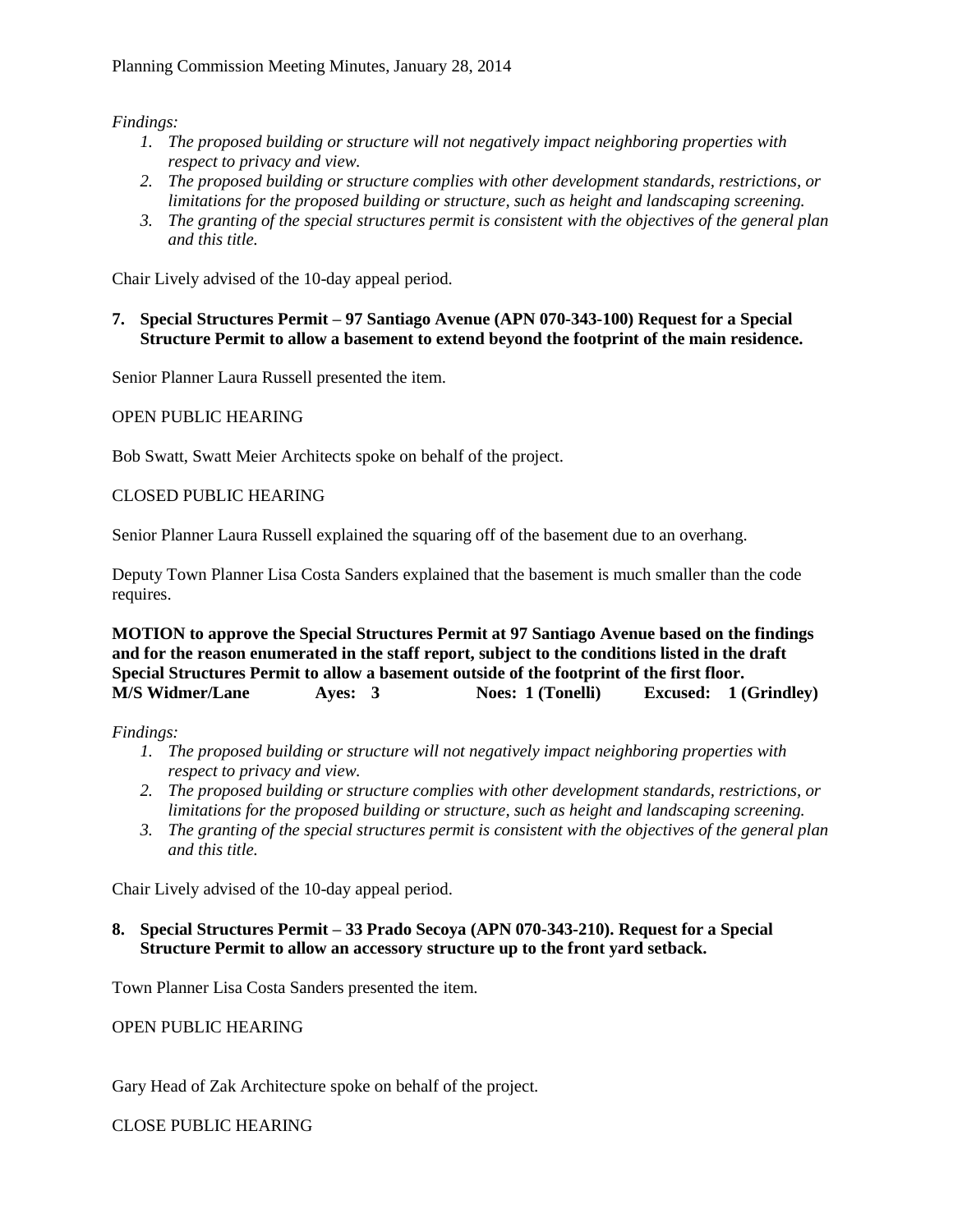**MOTION to approve the Special Structures Permit to allow an accessory building to be located 103' from the front property line at 33 Prado Secoya subject to the conditions in the draft Special Structure Permit Certificate and based on the findings and for the reasons incorporated in the staff report.**

**M/S Lane/Tonelli Ayes: 4 Noes: 0 Excused: 1 (Grindley)**

*Findings:*

- *1. The proposed building or structure will not negatively impact neighboring properties with respect to privacy and view.*
- *2. The proposed building or structure complies with other development standards, restrictions, or limitations for the proposed building or structure, such as height and landscaping screening.*
- *3. The granting of the special structure permit is consistent with the objectives of the general plan and this title.*

Chair Lively advised of the 10-day appeal period.

### **9. Special Structures Permit – 95 Fleur Place (APN 070-343-100). Request for a Special Structure Permit to allow an accessory structure up to the front yard setback.**

Senior Planner Laura Russell presented the item.

### OPEN PUBLIC COMMENT

Jude Kirik, Pacific Peninsula Group, spoke on behalf of the project, noting that the three large redwood trees on the property influenced the location of the garage.

### CLOSE PUBLIC COMMENT

Commissioner Lane asked about the area located in front of the garage. Mr. Kirik answered that the landscape plan is in process.

**MOTION to approve the Special Structure Permit to allow an accessory building to be located 60'- 6" from the front property line at 95 Fleur Place subject to the conditions in the draft Special Structure Permit Certificate and based on the findings and for the reasons incorporated in the staff report.**

#### **M/S Tonelli/Widmer Ayes: 4 Noes: 0 Excused: 1 (Grindley)**

*Findings:*

- *1. The proposed building or structure will not negatively impact neighboring properties with respect to privacy and view.*
- *2. The proposed building or structure complies with other development standards, restrictions, or limitations for the proposed building or structure, such as height and landscaping screening.*
- *3. The granting of the special structure permit is consistent with the objectives of the general plan and this title.*

Chair Lively noted the 10-day appeal period.

**10. Lot Line Redesignation and Special Structures Permit – 70 Gresham Lane (APN 059-303-350). Request a Lot Line Redesignation to designate the west property line as the front property line and a Special Structure Permit to allow two accessory structures up to the front yard setback.**

Senior Planner Laura Russell presented the item.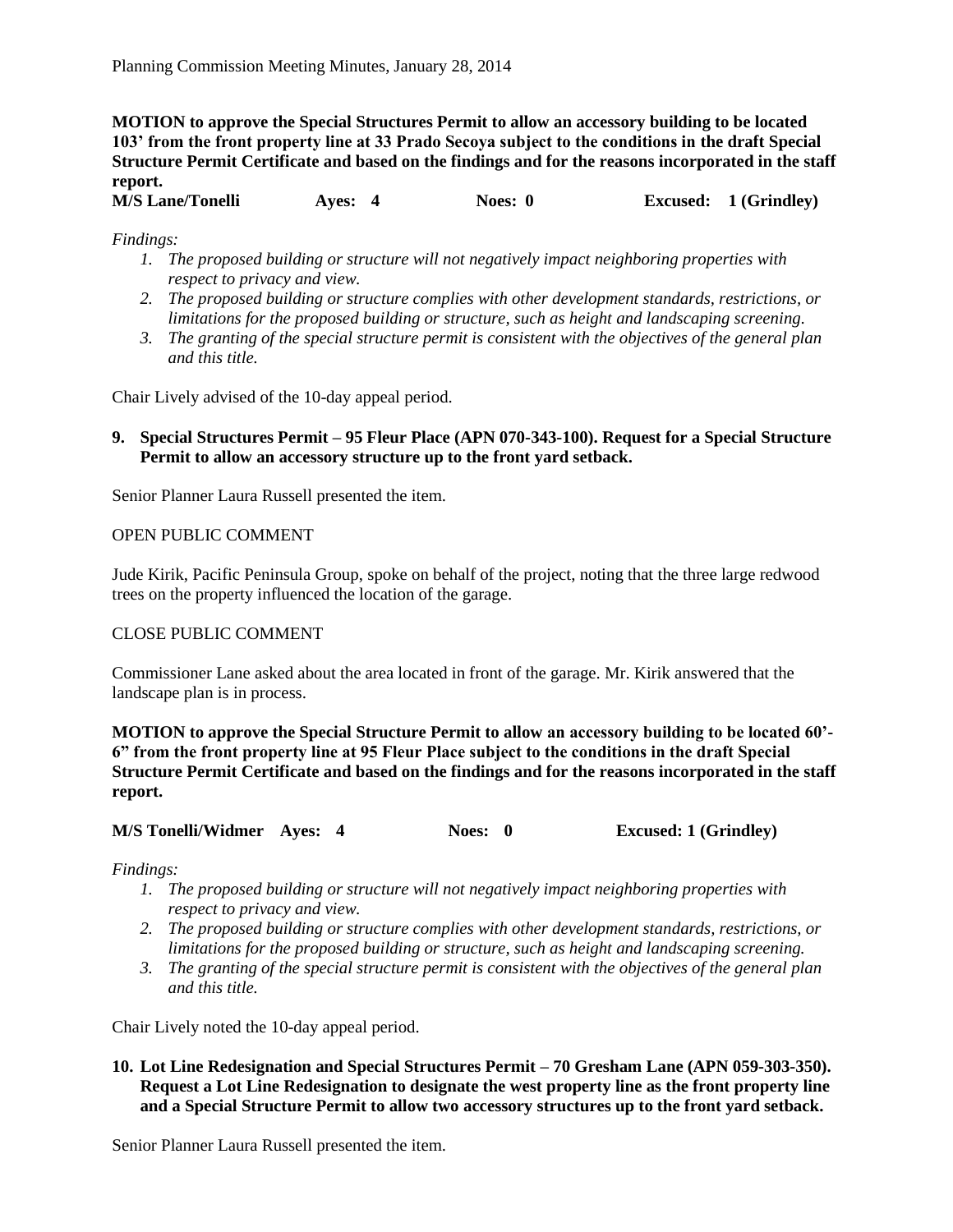The Commissioners asked for clarification about where the front yard is located on the lot. Town Planner Lisa Costa Sanders explained that they did not find any historical support for the orientation of the lot.

### OPEN PUBLIC HEARING

Steve Borlik, Young and Borlik spoke on behalf of the project. He outlined the plan for tree protection including monthly inspections and twice monthly irrigation. He also noted that there were letters of support from the north and south properties.

### CLOSE PUBLIC HEARING

**MOTION to approve the Lot Line Redesignation to designate the west property line as the front property line at 70 Gresham Lane subject to the condition in the draft Lot Line Redesignation Certificate and based on the findings and for the reasons incorporated in the Staff Report.**

| <b>M/S Lane/Lively</b> | Ayes: 4 | Noes: 0 | <b>Excused: 1 (Grindley)</b> |
|------------------------|---------|---------|------------------------------|
|------------------------|---------|---------|------------------------------|

*Findings:*

- *1. The proposed redesignation will not be detrimental or injurious to persons, property or improvement in the vicinity and will not be detrimental to the public health, peace, safety, comfort, or general welfare or movement of vehicles, people and goods in and around the subject property.*
- *2. The proposed redesignation will be in accord with the general plan and the purposes of that plan and the Zoning Code.*

**MOTION to approve the Special Structure Permit to allow two accessory buildings to be located 83' from the front property line at 70 Gresham Lane subject to the conditions in the draft Special Structure Permit Certificate and based on the findings and for the reasons incorporated in the Staff Report.**

**M/S Widmer/Lively Ayes: 3 Noes: 1 (Tonelli) Excused: 1 (Grindley)**

*Findings:*

- *1. The proposed building or structure will not negatively impact neighboring properties with respect to privacy and view.*
- *2. The proposed building or structure complies with other development standards, restrictions, or limitations for the proposed building or structure, such as height and landscape screening.*
- *3. The granting of the special structure permit is consistent with the objectives of the general plan and this title.*

Chair Lively noted the 10-day appeal period.

**11. Special Structures Permits and Heritage Tree Removal Permit – 147 Patricia Lane (APN 059- 283-040). Request for a Special Structure Permit to allow a basement under the main building, a Special Structure Permit to allow an accessory structure (pool) at the front yard setback, and a Heritage Tree Removal Permit to allow the removal of one heritage redwood tree.**

Town Planner Lisa Costa Sanders presented the item.

### OPEN PUBLIC HEARING

David Bogstad, LCA Architects, spoke on behalf of the project.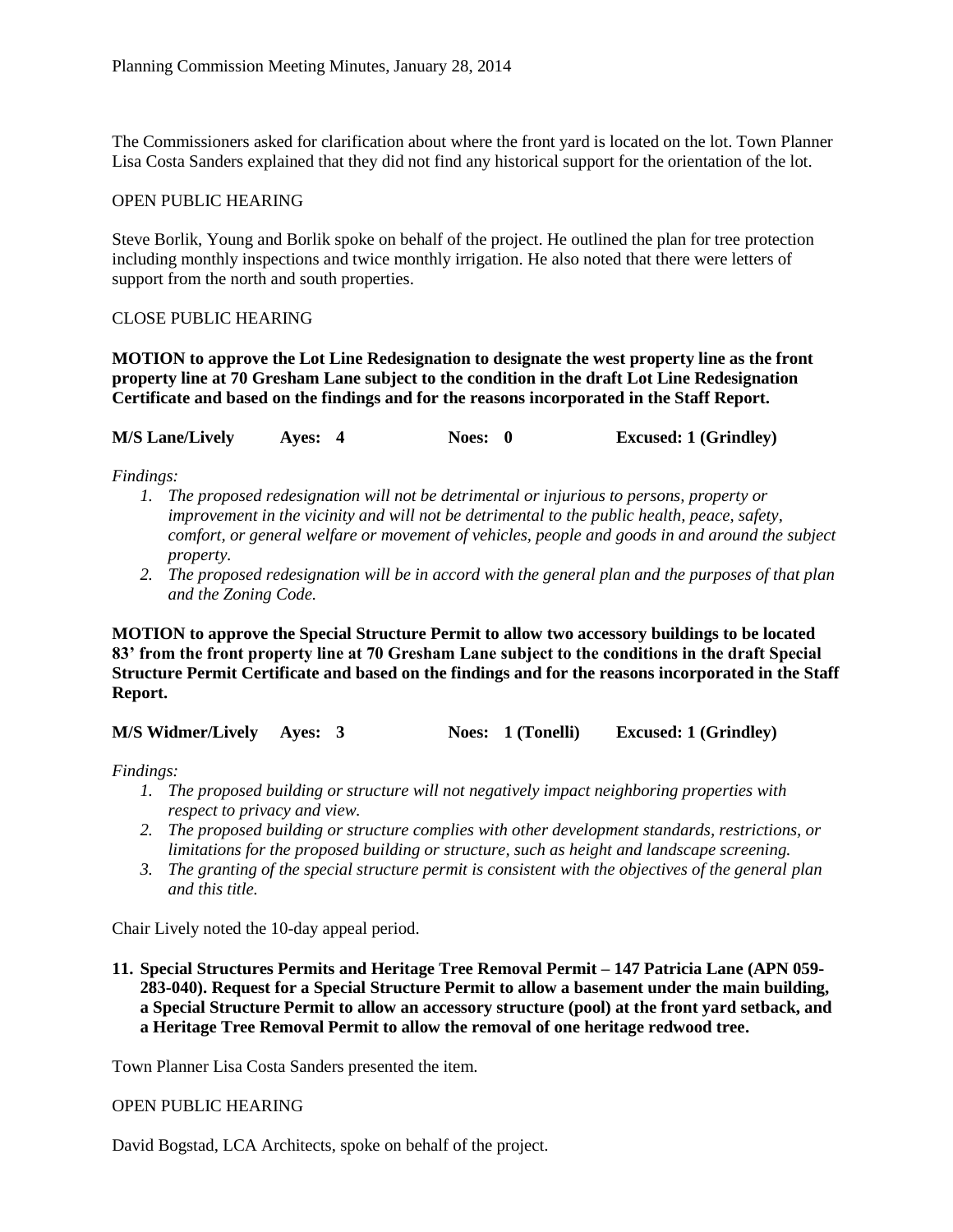The Commission discussed the removal of the tree. Town Arborist Sally Bentz commented that tree might be more prone to failure given the nearby construction.

Town Planner Lisa Costa Sanders noted that staff did not evaluate the pool project if the tree removal was denied.

### **MOTION to approve the Special Structure Permit for the basement under the main residence. M/S Lane/Lively Ayes: 3 Noes: 0 Abstain: 1 (Tonelli) Excused: 1 (Grindley)**

#### *Findings:*

- *1. The proposed building or structure will not negatively impact neighboring properties with respect to privacy and view.*
- *2. The proposed building or structure complies with other development standards, restrictions, or limitations for the proposed building or structure, such as height and landscaping screening.*
- *3. The granting of the special structures permit is consistent with the objectives of the general plan and this title.*

# **MOTION to deny the Heritage Tree Removal Permit for the removal of one redwood tree at 147 Patricia Lane.**

**M/S Lane/Lively Ayes: 4 Noes: 0 Excused: 1 (Grindley)**

**MOTION to continue the public hearing for a Special Structures Permit at 147 Patricia Lane to the February 25, 2015 Planning Commission meeting. M/S Widmer/Lively Ayes: 4 Noes: 0 Excused: 1 (Grindley)**

### **12. Tentative Parcel Map – 49 Tuscaloosa (APN 070-120-010 and 070-120-020) Request for a Tentative Parcel Map Certificate to create two lots.**

Town Planner Lisa Costa Sanders presented the item.

Jude Kirik, Pacific Peninsula Group, spoke on behalf of the project. He noted that no heritage trees are in the path of construction.

**MOTION to recommend the City Council approve the Tentative Parcel Map Certificate allowing the subdivision of one lot into two lots at 49 Tuscaloosa, based on the findings and for the reasons incorporated in the Staff Report.**

**M/S Lane/Tonelli Ayes: 4 Noes: 0 Excused: 1 (Grindley)**

*Findings:*

- *1. The Tentative Parcel Map is in conformance with the Subdivision Map Act and the Atherton Subdivision Ordinance.*
- *2. The size and shape of the proposed subdivision is in general conformance with Town requirements and the general pattern of the neighborhood and will not cause traffic, health or safety hazards.*
- *3. The proposed subdivision will have proper and sufficient access to a public street.*
- *4. The proposed map and the design or improvement of the proposed subdivision is consistent with the Atherton General Plan.*
- *5. The site is physically suitable for the proposed type of development.*
- *6. The site is physically suitable for the proposed density of development.*
- *7. The design of the subdivision or the proposed improvements are not likely to cause substantial environmental damage or substantially and avoidable injure fish or wildlife or their habitat.*